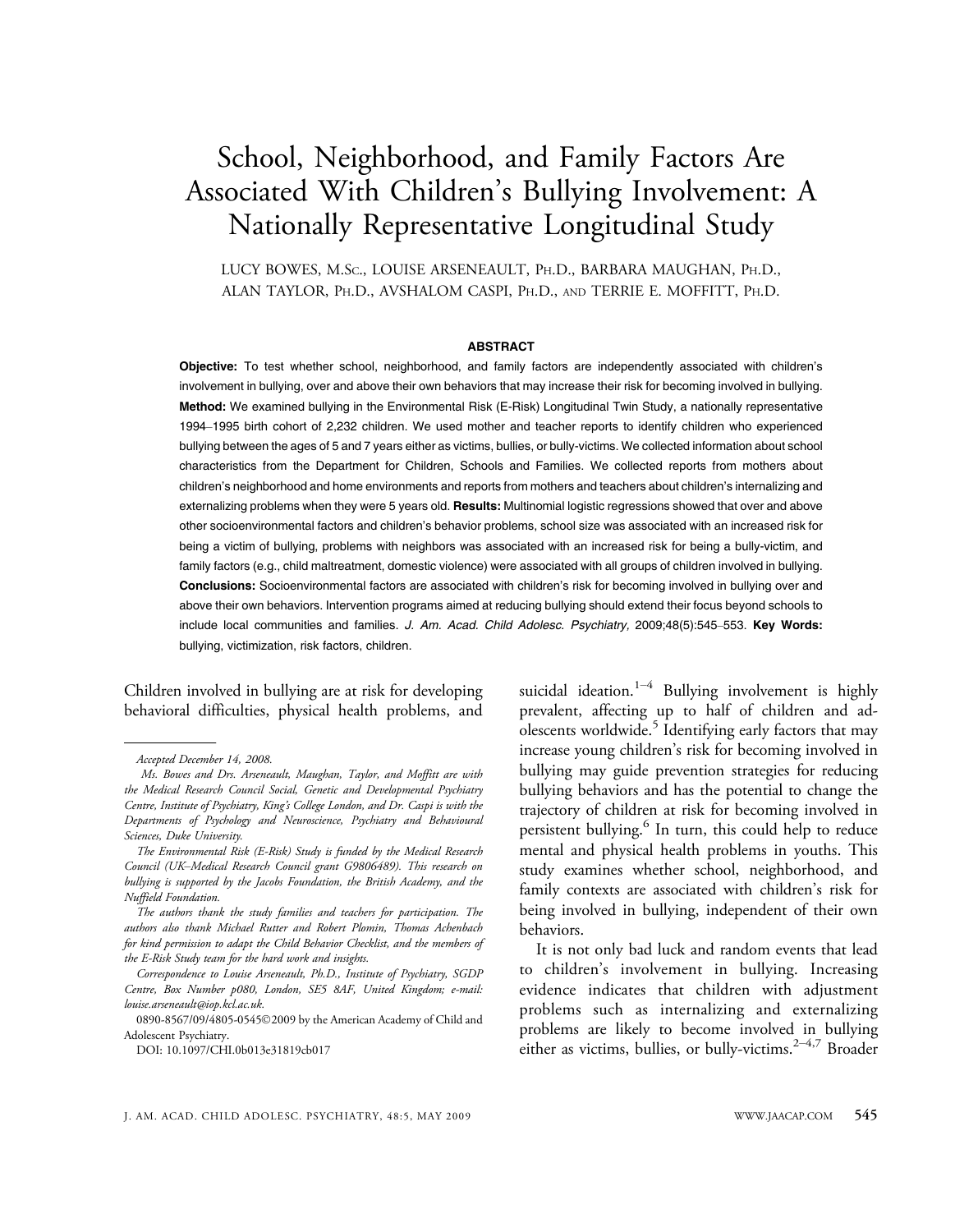socioenvironmental contexts, such as school, neighborhood, and family contexts, may also bear influences on children's risk for being involved in bullying. Previous studies focused on school environment for the development of school-based interventions.<sup>8</sup> School overcrowding, number of children receiving free school meals, and larger school size have been linked to problems in school including increased bullying behavior.<sup>9</sup> Extending the focus beyond the school setting and looking for other factors in a child's life that may increase their risk for becoming involved in bullying would be helpful for identifying targets for prevention strategies. Little is known about the impact of children's neighborhood on their risk for being involved in bullying. Studies have found that school problems, including bullying, are prevalent in dis- $\frac{1}{4}$  advantaged areas, $\frac{10}{4}$  suggesting that certain neighborhoods are associated with children's involvement in bullying.

Studies investigating more proximal factors such as family context have shown associations between maltreatment,<sup>11</sup> parental conflict,<sup>12,13</sup> parent's depression,<sup>14</sup> low socioeconomic status  $(SES)$ ,<sup>15</sup> and low cognitive stimulation<sup>16</sup> with children being involved in bullying. As socioenvironmental variables correlate with each other, it is important to take into account the potential confounding effect of these factors. Few studies have used a multivariate approach to look at the unique effects of school, neighborhood, and family factors on children's risks of being involved in bullying. Findings indicate increased victims of bullying in overcrowded classes and in more deprived schools and neighborhoods.17

A further consideration when investigating risk factors for bullying involvement is the effect of children's behaviors that may predispose them to become involved in bullying. Behavioral problems have been linked to school, neighborhood, and home environments. Greater behavioral problems have been found in disadvantaged neighborhoods.<sup>18</sup> Child maltreatment, domestic violence, and low maternal warmth are associated with childhood depression and anxiety.<sup>19,20</sup> Thus, children's individual characteristics may be further confounding variables that could explain the relation between socioenvironmental factors and children's likelihood of being involved in bullying.

One cross-sectional study of preadolescents examined whether parenting contributed to bullying involvement after controlling for children's characteristics.<sup>21</sup> Results indicated that bully-victims and bullies experienced low parental warmth and rejection compared with victims and children not involved in bullying. They were also more likely to come from low socioeconomic background and have a family risk for externalizing disorder. However, after controlling for children's characteristics, only low socioeconomic background and family risk for externalizing disorder remained associated with being a bully-victim. Parenting was not associated with victims of bullying, and it did not influence bullying behavior over and above children's characteristics. It remains unclear whether school and neighborhood factors would exert an influence on young children's bullying involvement over and above family and individual factors.

Using prospective data from a nationally representative longitudinal study of children during their first years of formal schooling, this study investigates whether early school, neighborhood, and family factors are independently associated with different groups of children involved in bullying. Socioenvironmental variables examined in this study have been previously reported as being associated with bullying involvement. School variables included measures of school size and school level disadvantage. Neighborhood variables reflected both crime and conflict within the neighborhood. Family measures represented both parental difficulties (e.g., SES disadvantage, mothers with depression, parent's antisocial behavior, domestic violence) and parent-child relationships (maternal warmth, stimulating activities, and child maltreatment). This study aims to identify early school, neighborhood, and family factors associated with children's risk for becoming involved in bullying as victims, bullies, or bully-victims; examine which school, neighborhood, and family factors are independently associated with children's risks of being involved in bullying, controlling for the confounding effect of other socioenvironmental variables; and determine whether school, neighborhood, and family factors are independently associated with children's risks for being involved in bullying after controlling for children's behaviors.

# METHOD

Participants were members of the Environmental Risk Longitudinal Twin Study (E-Risk),<sup>22</sup> which tracks the development of a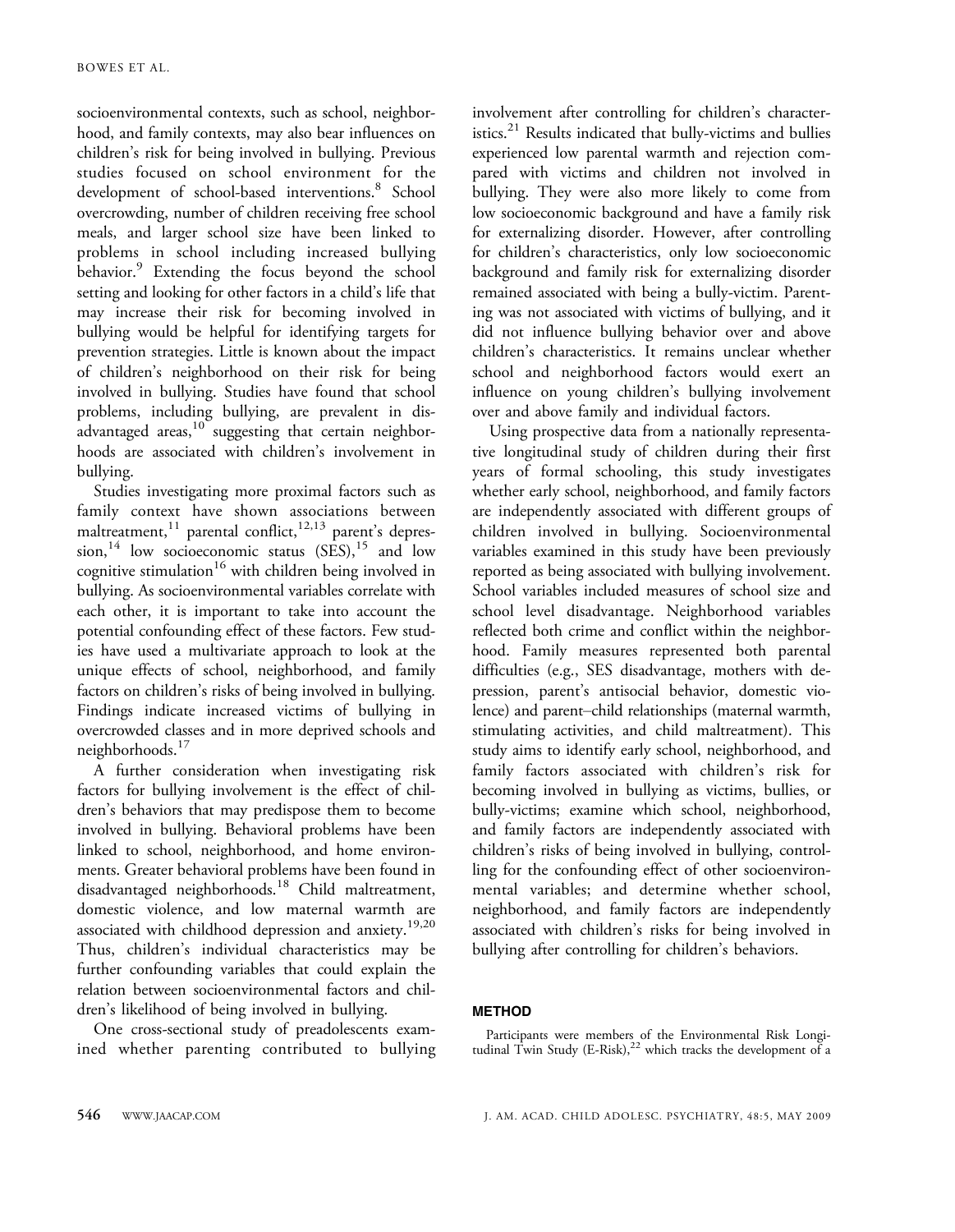birth cohort of 2,232 children. This E-Risk sample was drawn from a larger 1994-1995 birth register of twins born in England and Wales.<sup>23</sup> The sample was constructed in 1999-2000 when  $1,116$ families with same-sex 5-year-old twins participated in home visit assessments, forming the base cohort for the longitudinal E-Risk study. Details of sample construction are reported elsewhere.<sup>22</sup> Briefly, we used a high-risk stratification strategy to replace any families lost to the original register at the time of birth because of selective nonresponse, and we included a further high-risk oversample to ensure sufficient numbers of children with behavioral disorders for statistical power. All statistical analyses of data from the E-Risk cohort were weighted back to the population using information from Great Britain's General Household Survey.<sup>2</sup> Thus, findings reported herein can be generalized to the general population of British families with children born in the 1990s. During assessment of children at age 5 years, with parents' permission, questionnaires were mailed to the children's teachers, who returned questionnaires for 94% of the children. Two years later, when the children were 7 years old, a follow-up home visit was conducted for 98% of the 1,116 E-Risk families, and teacher questionnaires were obtained for 91% of the 2,232 E-Risk twins (93% of those followed up).

#### Measures

Groups of Children Involved in Bullying by Age 7 Years. As previously reported, $2$  bullying was measured during interviews with mothers when children were 7 years. We asked mothers whether either twin had been bullied by another child between 5 and 7 years, responding "never" (0), "yes" (1), or "frequent" (2). A total of 17.4% of the children had been bullied by the age of 7 years ( $n =$ 411), 4.2% frequently ( $n = 116$ ). Examples of children being victimized by bullies in the E-Risk sample included instances where the child was excluded from groups and games or cases in which a child was called names because she/he did not have a father. Other cases involved children being smacked across the face everyday for a month, children being stabbed with a pencil, and children being beaten up. The test-retest reliability of victims of bullying was 0.87 using a sample of 30 parents who were interviewed twice, between 3 and 6 weeks apart. An interrater reliability study indicated that of 100 mothers who reported a child as being bullied, 70% of the children agreed in a separate self-report; of 100 children who self-reported being victimized, 60% of their mothers agreed independently.

During the interview of children at age 7 years, we asked mothers and teachers whether children had been bullying others. Mothers reported that 12.1% of the children were bullies  $(n = 302)$ , 1.4% frequently ( $n = 41$ ). Teachers reported that 14.1% of children were bullies ( $n = 313$ ), 0.9% frequently ( $n = 24$ ). A child was considered to be a bully if reported by either source. A total of 519 children (21.6%) bullied others according to mothers and/or teachers.

We combined groups of children who had been victimized by bullies and children who had been bullying others to generate three groups of children involved in bullying. Victims have been victimized by bullies but have not bullied others (12.1%). Bullies have bullied others but have not themselves been victimized by bullies (16.4%). Bully-victims have been victimized by bullies and have bullied others as well (5.2%).

Socioenvironmental and Individual Factors at Age 5 Years. Table 1 provides descriptive statistics for the school, neighborhood, family, and individual variables examined in this study.

# Data Analyses

Statistical analyses were conducted using Stata 9.0 (StataCorp, College Station, TX).<sup>25</sup> To provide unbiased statistical estimates that can be generalized to British families with children born in the 1990s, all data reported were corrected with weighting to represent the proportion of young mothers in the study population. Participants in this study were pairs of same-sex twins, and hence, each family contained data for two children. This resulted in nonindependent observations, which were adjusted for with tests based on the sandwich or Huber/White variance estimator.<sup>26</sup> These tests adjust estimated SEs to account for the dependence in the data.

First, to examine the associations between socioenvironmental and individual variables at age 5 years with groups of children involved in bullying by age 7 years, we ran univariate multinomial logistic regression analyses, predicting victims, bullies, and bullyvictims with each variable separately. Second, to test the unique associations between socioenvironmental variables with being involved in bullying, we entered all significant variables from the univariate analyses into a multivariate multinomial logistic regression. Third, to verify that the associations between socioenvironmental variables and being involved in bullying remained over and above the confounding effect of children's behaviors, we added behavioral variables to the previous regression model.

The percentage of missing data was no greater than 11% for any one variable (Table 1). However, to minimize missing data in the presence of listwise deletion, we used multiple imputations by chained equation from the ICE program available in Stata<sup>27</sup> to impute missing data. Ten copies of the data were formed in the imputation process, each with missing data imputed. All analyses were conducted using imputed data.

#### RESULTS

# Are Early Socioenvironmental and Individual Factors Associated With Children's Risks for Being Involved in Bullying?

Univariate analyses indicated that school, neighborhood, family, and individual factors assessed when children were 5 years were associated with children's risks for being involved in bullying by age 7 years (Table 2).

# Are Early Socioenvironmental Factors Uniquely Associated With Children's Risks for Being Involved in Bullying?

Multivariate analyses indicated that some socioenvironmental variables remained associated with children's involvement in bullying by age 7 years when they were considered simultaneously (Table 3, columns 1, 3, and 5). Results showed that a large number of children in schools were uniquely associated with an increased risk for being victims and a decreased risk for being bullies over and above other socioenvironmental factors. Experiencing problems with neighbors remained associated with an increased risk for being bully-victims. Most family factors remained associated with children's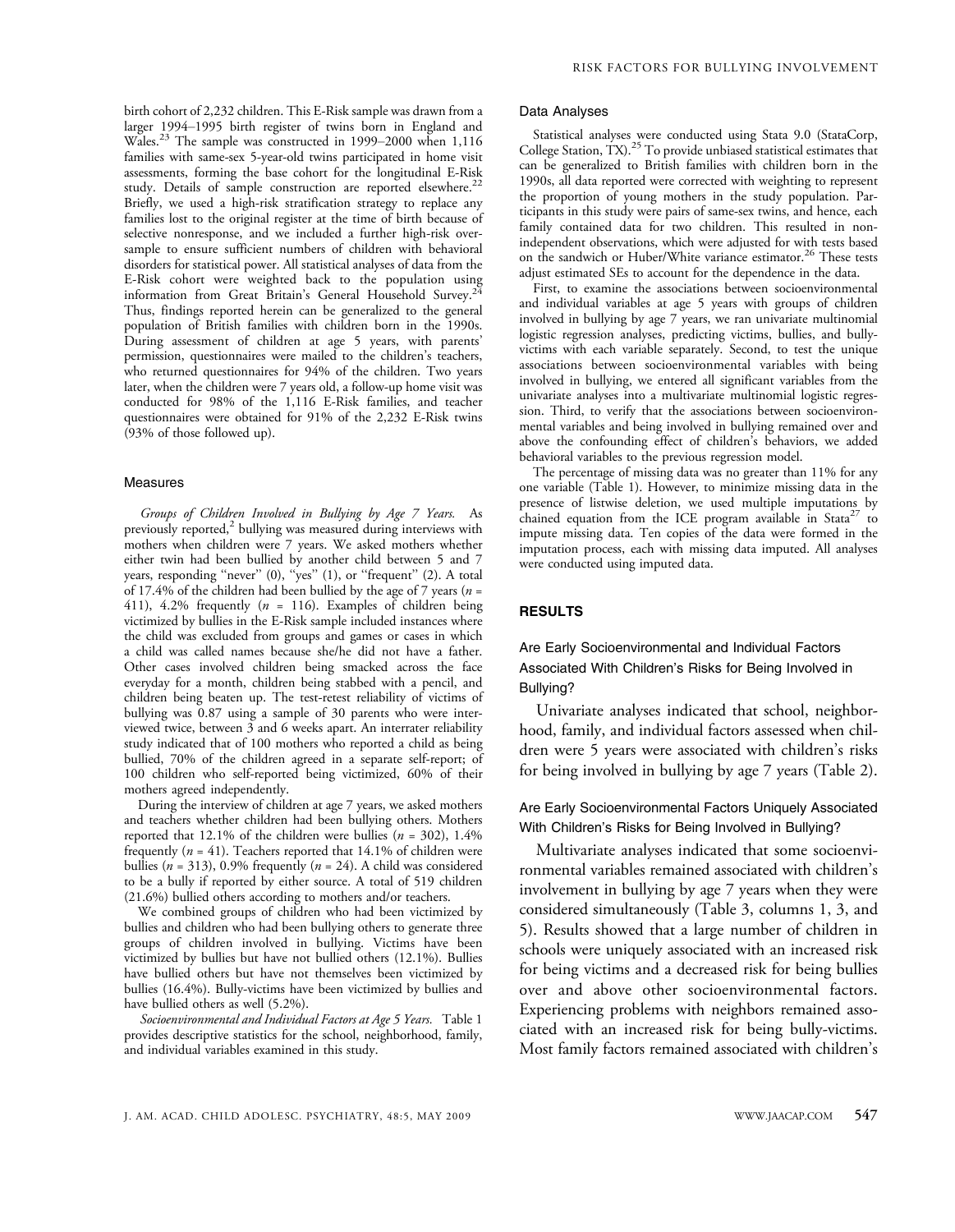|                                                                                                          |                       |                         |            |                  | Descriptive Statistics for Socioenvironmental and Individual Factors |                             |                                                                                                                      |                                                                                       |
|----------------------------------------------------------------------------------------------------------|-----------------------|-------------------------|------------|------------------|----------------------------------------------------------------------|-----------------------------|----------------------------------------------------------------------------------------------------------------------|---------------------------------------------------------------------------------------|
| Characteristics<br>at Age 5 y                                                                            | Informants            | (96)<br>Mean<br>(SD) or | Range      | $\boldsymbol{z}$ | Interrater/Test-Retest<br>Reliability (r)                            | Consistency (a)<br>Internal | Examples of Items<br>Instruments or                                                                                  | Reference Citations                                                                   |
| School                                                                                                   |                       |                         |            |                  |                                                                      |                             |                                                                                                                      |                                                                                       |
| Total no. of children<br>in school                                                                       | <b>DCSF</b>           | 290.6 (135.7)           | 40-934     | 1,989            |                                                                      |                             | Based on data for schools attended<br>by study participants                                                          |                                                                                       |
| Percentage of children                                                                                   | <b>DCSF</b>           | 14.3 (12.8)             | $0 - 83.9$ | 1,981            |                                                                      |                             | Based on data for schools attended                                                                                   |                                                                                       |
| eligible for free<br>school meals                                                                        |                       |                         |            |                  |                                                                      |                             | by study participants                                                                                                |                                                                                       |
| Neighborhood                                                                                             |                       |                         |            |                  |                                                                      |                             |                                                                                                                      |                                                                                       |
| Vandalism                                                                                                | Mother                | 1.3(1.6)                | $\sqrt{6}$ | 2,226            |                                                                      | $\infty$                    | Vandalism; graffiti and damage to<br>property; cars broken into or stolen                                            | Sooman and Macintyre,<br>$(1995)^{28}$                                                |
| Problems with<br>neighbors                                                                               | Mother                | 0.8(1.2)                | $6 - 6$    | 2,226            |                                                                      | ي                           | Noisy neighbors, arguments, loud<br>parties; teenagers hanging around                                                | Sooman and Macintyre,<br>$(1995)^{28}$                                                |
| Family                                                                                                   |                       |                         |            |                  |                                                                      |                             |                                                                                                                      |                                                                                       |
| disadvantage<br>Socioeconomic                                                                            | Mother                | 1.0(1.5)                | $6 - 6$    | 2,232            |                                                                      | $\infty$                    | head of household no education<br>Total household income <£10K;                                                      | Kim-Cohen et al.,<br>$(2004)^{29}$                                                    |
| Mothers with<br>depression                                                                               | Mother                | 32.7                    |            | 2,228            | Ċ                                                                    |                             | Diagnostic Interview Schedule                                                                                        | Robins et al., (1995) <sup>30</sup> ;<br>Kim-Cohen et al.,                            |
| Parent's antisocial                                                                                      | Mother                | 22.1                    |            | 2,226            | $\infty$                                                             | 0                           | YASR, YABCL                                                                                                          | Achenbach $(1997)^{32}$ ;<br>$(2003)^{31}$                                            |
| behavior                                                                                                 |                       |                         |            |                  |                                                                      |                             |                                                                                                                      |                                                                                       |
| Domestic violence                                                                                        | Mother                | 36.9                    |            | 2,218            |                                                                      | C)                          | Conflict Tactics Scales                                                                                              | Caspi et al., $(2001)^{33}$<br>Straus $(1990)^{34}$ ;<br>Jaffee et al., $(2002)^{35}$ |
| Maternal warmth                                                                                          | 2 Raters              | 3.4(1.0)                | $6 - 5$    | 2,000            | 0,                                                                   |                             | scales based on the Five-Minute<br>Maternal Expressed Emotion                                                        | Caspi et al., $(2004)^{36}$                                                           |
|                                                                                                          | Mother                | 8.5(1.9)                | $1 - 12$   | 2,230            |                                                                      | 9.                          | Speech Sample method                                                                                                 | Kim-Cohen et al.,                                                                     |
| Stimulating activities                                                                                   |                       |                         |            |                  |                                                                      |                             | cinema; been on a long walk<br>Been to the park; been to the                                                         | $(2004)^{29}$                                                                         |
| Child maltreatment                                                                                       | Mother                | 12.3                    |            | 2,230            | œ.                                                                   |                             | Adapted Parenting Interview<br>Schedule                                                                              | Jaffee et al., $(2004)^{38}$<br>Dodge et al., $(1990)^{37}$ ;                         |
| Child                                                                                                    |                       |                         |            |                  |                                                                      |                             |                                                                                                                      |                                                                                       |
| Internalizing<br>behaviors                                                                               | and teacher<br>Mother | 14.2(9.4)               | $0 - 62$   | 2,232            |                                                                      | Ċ                           | CBCL, TRF                                                                                                            | Achenbach (1991) <sup>39,40</sup>                                                     |
| Externalizing<br>behaviors                                                                               | and teacher<br>Mother | 16.5(12.5)              | $0 - 93$   | 2,232            |                                                                      | Ċ                           | CBCL, TRF                                                                                                            | Achenbach (1991) <sup>39,40</sup>                                                     |
| Adult Behavior Checklist; YASR = Young Adult Self-Report.<br>Note: CBCL = Child Behavior Checklist; DCSF |                       |                         |            |                  |                                                                      |                             | = Deparment for Children, Schools and Families, U.K. government department; TRF = Teacher Report Form; YABCL = Young |                                                                                       |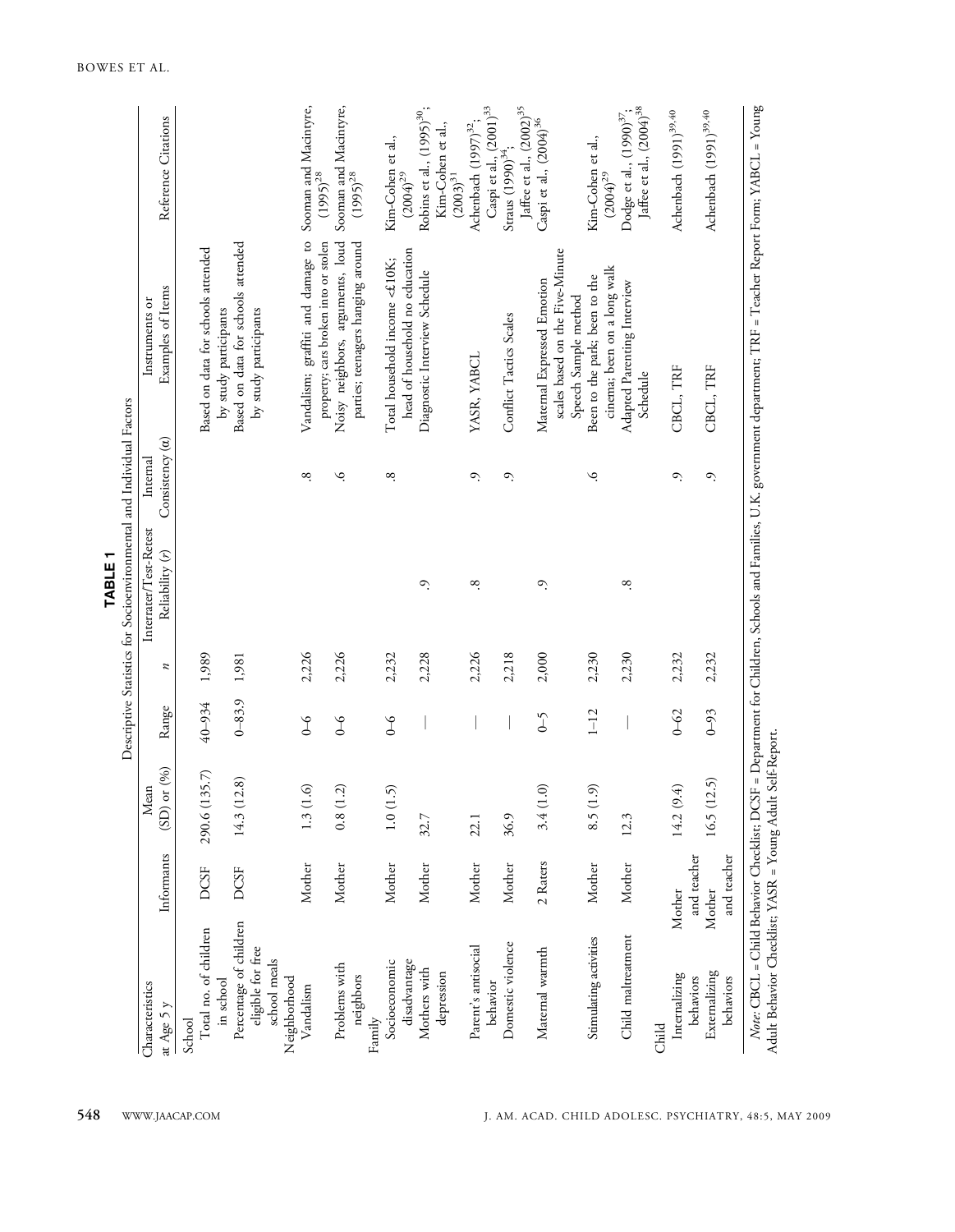|                                                       | Involvement in Bullying Between Ages 5 and 7 y |                   |                  |                      |  |  |
|-------------------------------------------------------|------------------------------------------------|-------------------|------------------|----------------------|--|--|
|                                                       | Not Involved                                   | Victims           | <b>Bullies</b>   | <b>Bully-Victims</b> |  |  |
| Characteristics at Age 5 y                            | Mean $(SD)$ or %                               | Mean $(SD)$ or %  | Mean $(SD)$ or % | Mean $(SD)$ or %     |  |  |
| School                                                |                                                |                   |                  |                      |  |  |
| Total no. of children in school                       | 291.1 (133.0)                                  | $320.1 (141.0)^*$ | $271.4(140.7)^*$ | 273.9 (128.2)        |  |  |
| Percentage of children eligible for free school meals | 13.8 (12.6)                                    | 15.1(12.9)        | 14.2(13.1)       | $18.2 (13.2)$ **     |  |  |
| Neighborhood                                          |                                                |                   |                  |                      |  |  |
| Vandalism                                             | 1.2(1.5)                                       | $1.5(1.7)^*$      | 1.2(1.5)         | $1.6(1.7)^*$         |  |  |
| Problems with neighbors                               | 0.7(1.1)                                       | $0.9(1.3)$ **     | 0.8(1.2)         | $1.5(1.6)$ **        |  |  |
| Family                                                |                                                |                   |                  |                      |  |  |
| SES disadvantage                                      | $-0.1(0.9)$                                    | $0.1(1.1)$ **     | $0.1(1.1)$ **    | $0.6(1.2)$ **        |  |  |
| Mothers with depression                               | 29.8                                           | 36.9              | 35.5             | $52.3***$            |  |  |
| Parent's antisocial behavior                          | 18.2                                           | $25.0*$           | $29.6**$         | $42.0**$             |  |  |
| Domestic violence                                     | 32.9                                           | 39.3              | $47.5***$        | 48.4**               |  |  |
| Maternal warmth                                       | 0.1(1.0)                                       | 0.1(1.0)          | $-0.2$ (1.1)**   | $-0.3(1.0)$ **       |  |  |
| Stimulating activities                                | 0.1(0.9)                                       | $-0.1(1.1)$       | $-0.1(1.1)$      | $-0.5(1.1)$ **       |  |  |
| Child maltreatment                                    | 9.1                                            | $18.3***$         | $16.1***$        | $28.0**$             |  |  |
| Child                                                 |                                                |                   |                  |                      |  |  |
| Internalizing behaviors                               | $-0.1(0.9)$                                    | $0.2(1.0)$ **     | 0.0(1.1)         | $0.5(1.2)$ **        |  |  |
| Externalizing behaviors                               | $-0.2(0.8)$                                    | $-0.1(0.9)$ *     | $0.6(1.3)$ **    | $0.8(1.2)$ **        |  |  |

TABLE 2 Associations Between Socioenvironmental and Individual Factors at Age 5 Years With Involvement in Bullying by Age 7 Years

Note: Analyses controlled for the potential confounding effect of sex. To investigate whether sex differentially influenced the associations between each socioenvironmental factor and being involved in bullying, an interaction term (sex by socioenvironmental variables) was included in the univariate logistic regression models. None of the interaction terms yielded improvements in the fit of models predicting being involved in bullying above and beyond main effects only. Thus, analyses were conducted for the whole sample collapsed across sex. SES = socioeconomic status.

 $*\rho \leq .05$ ;  $*\rho \leq .01$  in univariate multinomial regression analyses with noninvolved children as the base outcome.

involvement in bullying. Having a mother with depression and spending few stimulating activities with mothers were uniquely associated with an increased risk for being bully-victims. Witnessing domestic violence and low maternal warmth remained associated with the risk for being bullies. Child maltreatment was uniquely associated with an increased risk for being victims of bullying, bullies, or bully-victims when considered simultaneously with other socioenvironmental factors.

# Do Early Socioenvironmental Factors Increase Children's Risks for Being Involved in Bullying Over and Above Their Behaviors?

Whereas children's internalizing and externalizing behaviors were found to be strongly associated with increased risks for being involved in bullying, multivariate analyses controlling for these behaviors indicated that school, neighborhood, and family factors remained associated with involvement in bullying (Table 3, columns 2, 4, 6). Results showed that an increase of approximately 500 pupils in a school increased the risk for being victims of bullying after controlling for other socioenvironmental variables and children's internalizing and externalizing behaviors. Number of children in schools was no longer significantly associated with the risk for being a bully after controlling for children's behaviors. Children living in areas with problems with neighbors were still 1.3 times more likely to be bullyvictims by age 7 years, even after controlling for children's behaviors.

Several family factors remained associated with being involved in bullying over and above children's behaviors. Witnessing domestic violence remained associated with an increased risk for being a bully. Spending few stimulating activities with mothers increased the risk for being bully-victims. Children who experienced maltreatment were approximately twice as likely to be victims of bullying or bully-victims compared with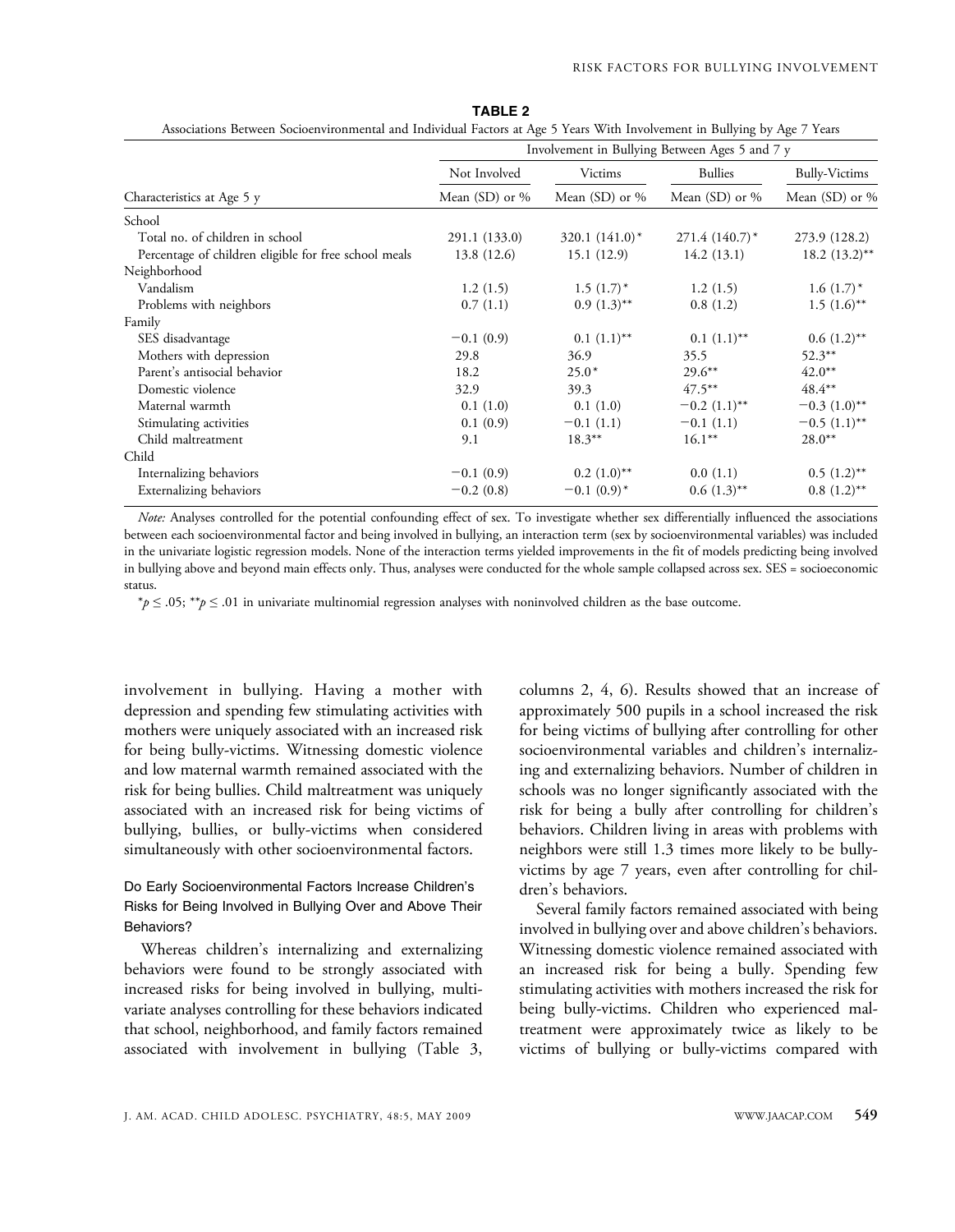# TABLE 3

| Multivariate Regressions Testing the Unique Associations Between School, Neighborhood, and Family Factors at Age 5 Years With |  |  |
|-------------------------------------------------------------------------------------------------------------------------------|--|--|
| Bullying Involvement by Age 7 Years, Without and With Control for Individual Factors                                          |  |  |

|                                                          |                          | Victims<br>Control for Individual Factors |                          | <b>Bullies</b><br>Control for Individual Factors |                          | <b>Bully-Victims</b><br>Control for Individual Factors |
|----------------------------------------------------------|--------------------------|-------------------------------------------|--------------------------|--------------------------------------------------|--------------------------|--------------------------------------------------------|
| Characteristics at Age 5 y                               | Without 1<br>OR (95% CI) | With 2<br>OR (95% CI)                     | Without 3<br>OR (95% CI) | With 4<br>OR (95% CI)                            | Without 5<br>OR (95% CI) | With 6<br>OR (95% CI)                                  |
| School                                                   |                          |                                           |                          |                                                  |                          |                                                        |
| Total no. of children in school                          | $1.2 (1.0-1.3)^*$        | $1.2 (1.0-1.3)^*$                         | $0.9(0.7-1.0)^*$         | $0.9(0.8-1.0)$                                   | $0.8(0.7-1.1)$           | $0.8(0.7-1.1)$                                         |
| Percentage of children eligible<br>for free school meals | $1.0(0.8-1.2)$           | $1.0(0.8-1.2)$                            | $1.0(0.8-1.1)$           | $1.0(0.9-1.2)$                                   | $1.0(0.8-1.4)$           | $1.1(0.8-1.4)$                                         |
| Neighborhood                                             |                          |                                           |                          |                                                  |                          |                                                        |
| Vandalism                                                | $1.0(0.9-1.1)$           | $1.0(0.9-1.1)$                            | $0.9(0.9-1.1)$           | $0.9(0.8-1.0)$                                   | $0.9(0.8-1.0)$           | $0.9(0.7-1.0)$                                         |
| Problems with neighbors                                  | $1.1(1.0-1.3)$           | $1.1(1.0-1.3)$                            | $1.1(0.9-1.2)$           | $1.0(0.9-1.2)$                                   | $1.4(1.1-1.7)$ **        | $1.3(1.1-1.6)$ **                                      |
| Family                                                   |                          |                                           |                          |                                                  |                          |                                                        |
| SES disadvantage                                         | $1.1(0.9-1.3)$           | $1.1(0.9-1.3)$                            | $1.0(0.9-1.2)$           | $1.0(0.8-1.2)$                                   | $1.2(1.0-1.6)$           | $1.2(0.9-1.5)$                                         |
| Mothers with depression                                  | $1.2(0.8-1.7)$           | $1.1(0.8-1.6)$                            | $1.0(0.8-1.6)$           | $0.9(0.7-1.3)$                                   | $1.7(1.0-2.8)^{*}$       | $1.5(0.9-2.4)$                                         |
| Parent's antisocial behavior                             | $1.1(0.8-1.7)$           | $1.1(0.7-1.7)$                            | $1.4(0.9-2.1)$           | $1.1(0.7-1.7)$                                   | $1.6(0.9-2.9)$           | $1.3(0.7-2.3)$                                         |
| Domestic violence                                        | $1.0(0.7-1.5)$           | $1.0(0.7-1.5)$                            | $1.5(1.1-2.0)^{*}$       | $1.4 (1.0-1.9)^*$                                | $0.9(0.5-1.6)$           | $0.9(0.5-1.5)$                                         |
| Maternal warmth                                          | $1.1(0.9-1.3)$           | $1.1(1.0-1.4)$                            | $0.8(0.7-1.0)^*$         | $1.0(0.8-1.1)$                                   | $0.9(0.7-1.1)$           | $1.1(0.8-1.3)$                                         |
| Stimulating activities                                   | $0.9(0.8-1.1)$           | $0.9(0.8-1.1)$                            | $0.9(0.8-1.1)$           | $0.9(0.8-1.1)$                                   | $0.8(0.6-1.0)^*$         | $0.8(0.6-1.0)^{*}$                                     |
| Child maltreatment                                       | $2.0 (1.3 - 3.0)$ **     | $1.9(1.2-3.0)$ **                         | $1.5(1.0-2.3)^{*}$       | $1.3(0.9-2.1)$                                   | $2.6(1.6-4.3)$ **        | $2.1 (1.3 - 3.6)$ **                                   |
| Child                                                    |                          |                                           |                          |                                                  |                          |                                                        |
| Internalizing behavior                                   |                          | $1.2(1.0-1.4)^*$                          |                          | $0.8(0.7-1.0)^*$                                 |                          | $1.1(1.0-1.4)$                                         |
| Externalizing behavior                                   |                          | $1.0(0.8-1.3)$                            |                          | $2.2 (1.9 - 2.6)$ **                             |                          | $1.9(1.6-2.4)$ **                                      |

Note: CI = confidence interval; OR = odds ratio; SES = socioeconomic status.

 $*_p \leq .05$ ;  $*_p = .01$  in multivariate multinomial regression analyses with noninvolved children as the comparison group.

children who had not been maltreated. Results also indicated that low maternal warmth and mother's depression were not associated with bullying after controlling for children's internalizing and externalizing problems.

#### **DISCUSSION**

Using prospective longitudinal data from a representative sample of children during their first years of formal schooling, this study identifies early socioenvironmental factors uniquely associated with children's involvement in bullying as victims, bullies, or bully-victims. Findings suggest that interventions aiming at limiting bullying behavior and victimization should not be restricted to the school environment and should also target local communities and families.

# School Factors

School size was associated with a decreased risk for being a bully when controlling for other socioenvironmental factors. This counterintuitive finding could

represent underreporting of children's bullying behaviors in larger schools where teachers may be less aware of children's social behaviors or may have increased difficulties in supervising children out of lesson time. However, this association was not robust, becoming nonsignificant after controlling for children's behaviors. School size was uniquely associated with victims of bullying. This finding is in keeping with previous studies of young children.<sup>9</sup> However, the present study also shows that school size remains a key factor even after controlling for more proximal factors such as family characteristics and children's behaviors. This indicates that, for young children, attending a large school may be a key factor in the likelihood of becoming a victim of bullying. Mechanisms by which this distal context influences children's involvement in bullying remain to be determined. One possible explanation is that large schools in the United Kingdom may have greater age ranges of pupils, increasing the risk for younger children being bullied by older pupils. School size was associated with being the victim of bullying even after controlling for the percentage of children eligible for free school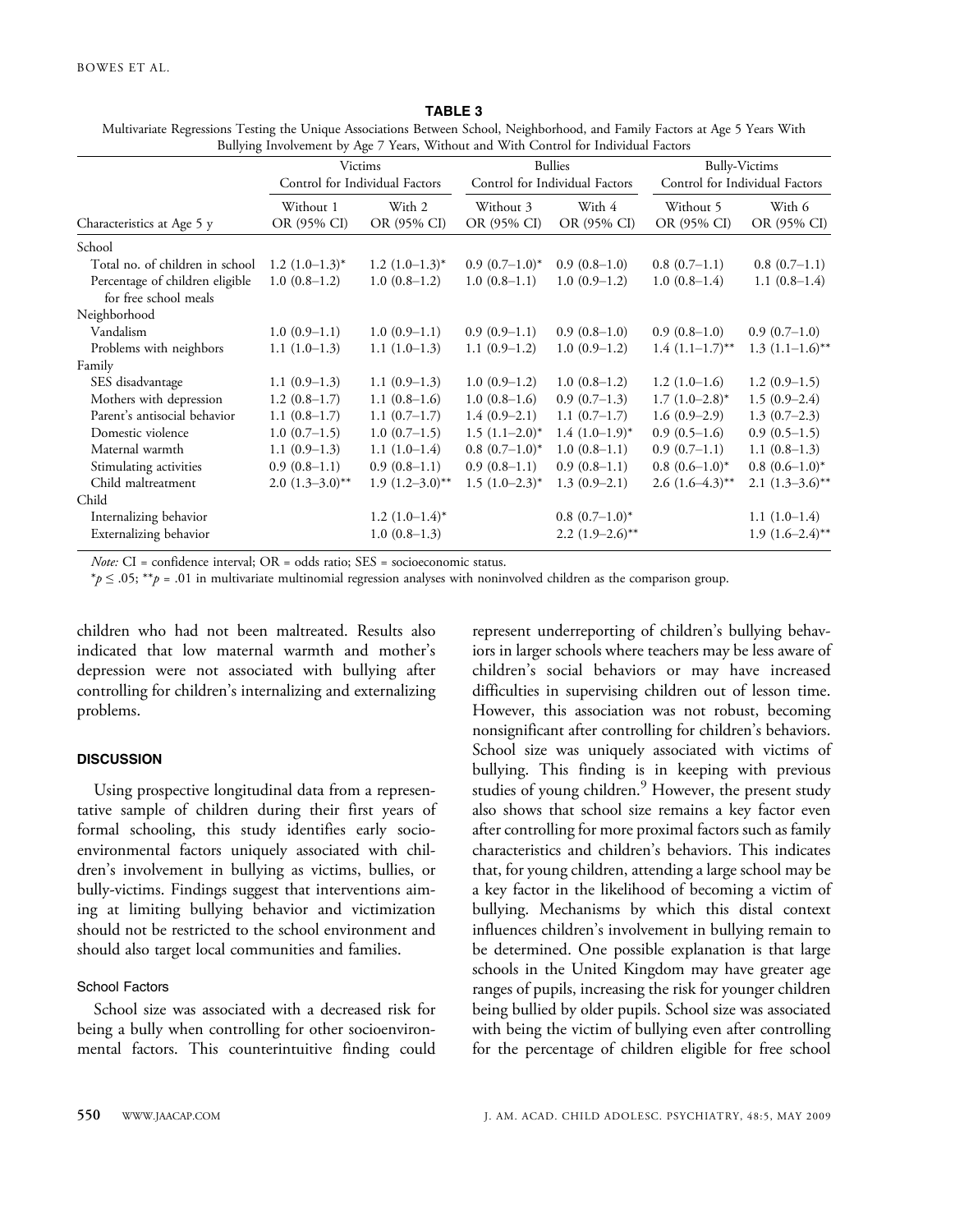meals, indicating that the association is independent of the collective level of general economic hardship in schools.

## Neighborhood Factors

Experiencing problems with neighbors was uniquely associated with bully-victims. This effect could not be explained in terms of general neighborhood socioeconomic disadvantage because, in previous analyses not reported here, we found that a measure of neighborhood economic conditions $41$  was not associated with groups of children involved in bullying. One possible explanation is that hostile interactions in local communities provide children with examples of bullying behaviors that they can reproduce among their peers. However, experiencing problems with neighbors was not associated with being a pure bully or victim. Bully-victims represent a particularly vulnerable group of individuals.<sup>42</sup> The association between experiencing problems with neighbors and bully-victims found in this study may represent wider social difficulties in the bullyvictim group.

## Family Factors

Family factors were uniquely associated with all groups of children involved in bullying. Witnessing domestic violence by age 5 years was uniquely associated with bullies. Research has shown that children exposed to interparental violence are more likely to show physical aggression, including bullying behaviors, maybe as a result of social learning with children perceiving violence to be an acceptable method of resolving conflict. $43,44$ The association between spending few stimulating activities with mothers at age 5 years and bully-victims remained significant after controlling for family SES and maternal warmth. This indicates that the number of joint mother-child activities is not simply a proxy of family income or the relationship between a mother and her child. This variable may indicate how involved parents are in their child's life. Our result is in keeping with previous findings that parents of bully-victims tend to be less involved with their children.<sup>45,46</sup> Child maltreatment was independently associated with being victims of bullying and bully-victims after controlling for the effect of children's internalizing and externalizing problems. Experiencing maltreatment may have a direct influence on the risk for being a victim of bullying as a result of signs of neglect or visible marks from physical

harm. Alternatively, the experience of child maltreatment may exert an indirect effect on being a victim of bullying by influencing children's behavior in ways not captured by the behaviors measured in this study (e.g., social approach). Low maternal warmth and maternal depression were associated with bullies after controlling for other socioenvironmental variables but not after controlling for the confounding effect of children's characteristics. This suggests that the association is a spurious one that can be accounted for by children's behaviors. However, this does not mean that maternal factors are unimportant with regard to research on bullying involvement. Both low maternal warmth and mother's depression are known to be associated with behavioral problems in childhood,  $33,47$  and these behavioral difficulties may increase children's risks for being involved in bullying.

## Group Differences in Risk Factors for Bullying Involvement

Our results indicate that different socioenvironmental and individual factors are associated with different groups of children involved in bullying, highlighting the importance of investigating bullying in terms of distinct groups. The wide range of factors associated with bully-victims is specific to this group and is not merely the sum of factors associated with victims and bullies. Therefore, bully-victims represent an important subgroup to be isolated when examining bullying involvement.

Our results indicate that, for bullies, the effects of most socioenvironmental factors were confounded by children's behaviors. The effects of attending a large school, having a mother who has had depression, receiving less maternal warmth, and experiencing maltreatment are confounded by children's behavioral problems, and these behavioral problems may make them more likely to bully others. Managing children's internalizing and externalizing difficulties, in addition to working with families to minimize the impact of stressful family contexts on children's behavior, may help in reducing the number of children who bully others.

For victims of bullying, the most salient risk factor identified in this study was child maltreatment. Children who are victimized by bullies may also have experienced different forms of victimization in the home. This highlights the need to address polyvictimization<sup>48</sup> in childhood and develop interventions to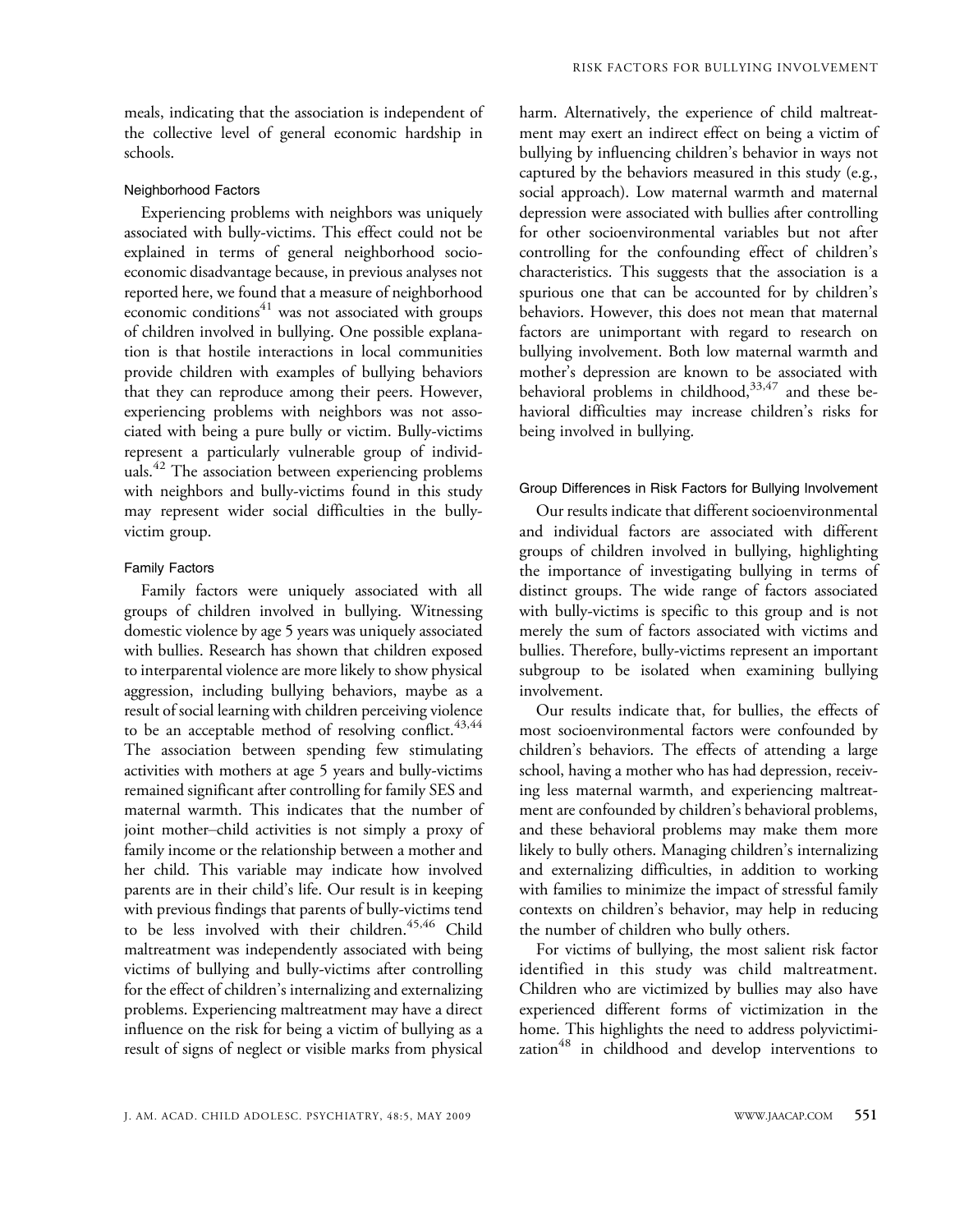break this cycle of victimization from the home to the school.

# Socioenvironmental Variables as Risk Factors for Bullying Involvement

This study used longitudinal data with family and individual factors being measured at age 5 years, before bullying involvement by age 7 years. Thus, our findings provide an indication of family factors that might contribute to risk for bullying involvement. Such estimation of temporal priority has not been possible in previous cross-sectional studies of bullying involvement where both bullying involvement and potential risk factors have been measured concurrently.<sup>21</sup> However, repeated measurements of bullying involvement and family/individual factors over time (allowing any preexisting bullying involvement to be controlled for) are needed to establish true temporal priority.

This study has some methodological limitations. First, the measure used to asses whether children had been a victim of bullying was mother reported only. It is possible that this may have led to underreporting as some mothers may be unaware of the social experiences of their child. However, age trends indicate that young children tend to tell adults when they experience bullying.<sup>49</sup> Furthermore, prevalence rates of involvement in bullying in the E-Risk sample closely match average rates across nationally representative samples of singletons from  $25$  countries.<sup>5</sup> Second, it was not possible to control for bullying involvement before age 5 years, before socioenvironmental factors. Examination of the instances of being a victim of bullying revealed that the vast majority occurred after children started formal schooling at age 5 years. Therefore, it is reasonable to conclude that family and individual factors measured when children were age 5 years preceded the time children became involved in bullying. Third, there are concerns as to whether twin studies of bullying involvement may not be generalized to singletons. It is possible that the unique bond between twins affects their likelihood of being involved in bullying by acting as a protective factor against victimization. As previously mentioned, prevalence rates of involvement in bullying observed in the E-Risk sample match those observed in studies of singletons, indicating that this is not the case. It is also possible that identical twins are more likely to be bullied because they are an unusual pair of physically similar

individuals. However, there is no evidence that this is the case in the E-Risk sample, with similar rates of being the victim of bullying for monozygotic and dizygotic twin pairs (15% versus 14% were victims of bullying and 6% versus 7% were bully-victims, respectively). Fourth, this study examined early school, neighborhood, and family factors associated with children's involvement in bullying up to 7 years of age. Different factors may be important in older age groups, as children begin to spend less time at home and more time among their peers. However, it is particularly important to identify risk factors for early involvement in bullying to prevent children from becoming involved in persistent bullying. Whereas a majority of intervention programs for reducing bullying are tailored for the educational system, this study indicates that involving local communities, and especially families, may increase success in reducing bullying involvement during children's first years of formal schooling. Offering support services and community-based projects could prevent cases of bully-victims among youths living in areas with neighborhood problems. Strategies targeting violence in the home may also help to reduce bullying behavior in school. Providing additional support at school for those children known to have experienced violence in the home may help to decrease the likelihood of children becoming victims of bullying. Family therapy strategies focusing on the relationship between parent and child, and encouraging parents to take a more active role in their children's lives, may have an impact on children's likelihood of being involved in bullying.

## **REFERENCES**

Disclosure: Ms. Bowes is supported by the Economic and Social Research Council. Dr. Arseneault is supported by a Career Scientist Award from the Department of Health.  $\dot{D}$ r. Maughan is supported by the Medical Research Council. Dr. Caspi is a Royal Society Wolfson Research Merit Award holder. The other authors have no disclosures.

<sup>1.</sup> Williams K, Chambers M, Logan S, Robinson D. Association of common health symptoms with bullying in primary school children. BMJ. 1996;313:17-19.

<sup>2.</sup> Arseneault L, Walsh E, Trzesniewski K, Newcombe R, Caspi A, Moffitt TE. Bullying victimization uniquely contributes to adjustment problems in young children: a nationally representative cohort study. Pediatrics. 2006;118:130-138.

<sup>3.</sup> Kim YS, Koh YJ, Leventhal B. School bullying and suicidal risk in Korean middle school students. Pediatrics. 2005;115:357-363.

<sup>4.</sup> Kim YS, Leventhal BL, Koh YJ, Hubbard A, Boyce WT. School bullying and youth violence: causes or consequences of psychopathologic behavior? Arch Gen Psychiatry. 2006;63:1035-1041.